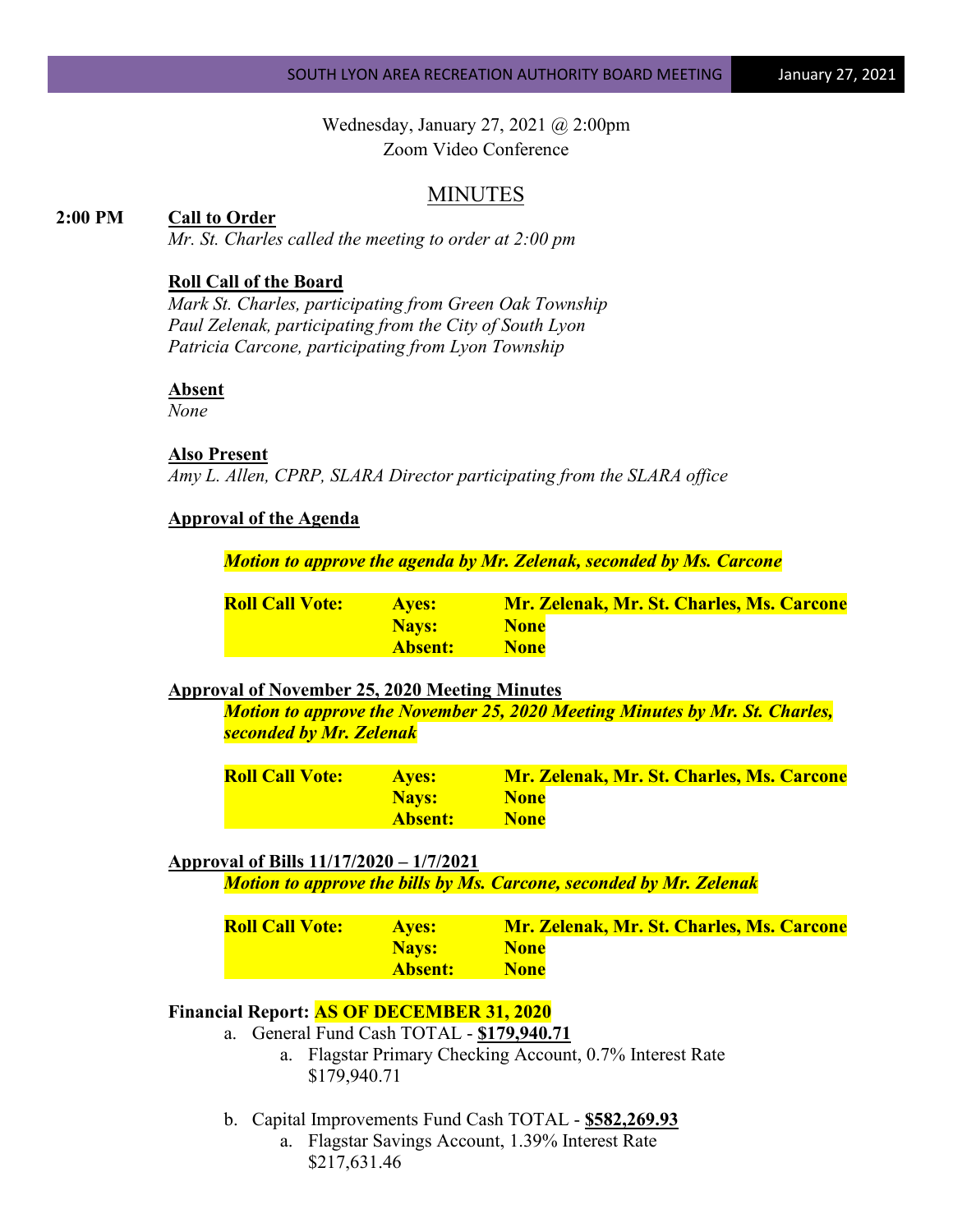b. The State Bank, 360 Day CD, 1.90% Interest Rate, Maturity Date 12/10/2020 \$364,547.78

# **Correspondence**

*None*

### **Call to the Public**

*None*

## **I) Old Business**

## **1. SLARA Office Updates**

## **a. Winter Programming Update/Brochure**

*Mrs. Allen sent all board members a copy of the Winter 2021 SLARA brochure to view all the current programming. In-person programs began this week with COVID restrictions in place. Mrs. Allen mentioned that parents had reached out notifying us that one contractor has not been following COVID mask mandates. SLARA cancelled all current programs with that company until follow up communication can be made regarding this matter.*

## **b. Spring/Summer Programming Update**

*Mr. Stanley and Mrs. Allen are currently working on the Spring/Summer programming schedule. It is not likely that SLARA will have access to indoor school facilities until at least fall so all programs are being planned either outdoors, in the MPR or at 3rd party locations.*

## **c. Staffing Update**

*Mrs. Allen does not expect to have programming staff back in place until at least July 1st and that is dependent on the schools letting us in for Fall 2021 programming. If that does not happen it could be even longer. A detailed cost analysis still has to be run closer to the end of the Fiscal Year though to see if July 1<sup>st</sup> is financially doable for staff to return. Mrs. Allen also notified that board that the current Assistant Sports Manager will be leaving in June due to family relocation. Mrs. Allen would like to post that job in April to have someone in place to start in early June. Mrs.*  Allen expects to invite the Office Administrative Assistant back to work in either *April or May. If that person is not interested in coming back we may need to re-hire the position. By spring programming will be up and running with outdoor options and more staff will be needed to help in office at that time.*

# **II) New Business**

# **1. 2021 MParks Virtual Conference Feb. 2- 4**

*Mrs. Allen will be attending the MParks conference virtually next week Tuesday thru Thursday to obtain CEU's for her CPRP certification.*

- **2. Review proposals for Drivers Education program** *The board reviewed the Drivers Education proposal from All Star Drivers Education. No other proposals were submitted this year.*
- **3. Consider Resolution 21-001, to direct the SLARA Director to sign the Drivers Education Program Contract for 2021-2023 with All Star Drivers Education**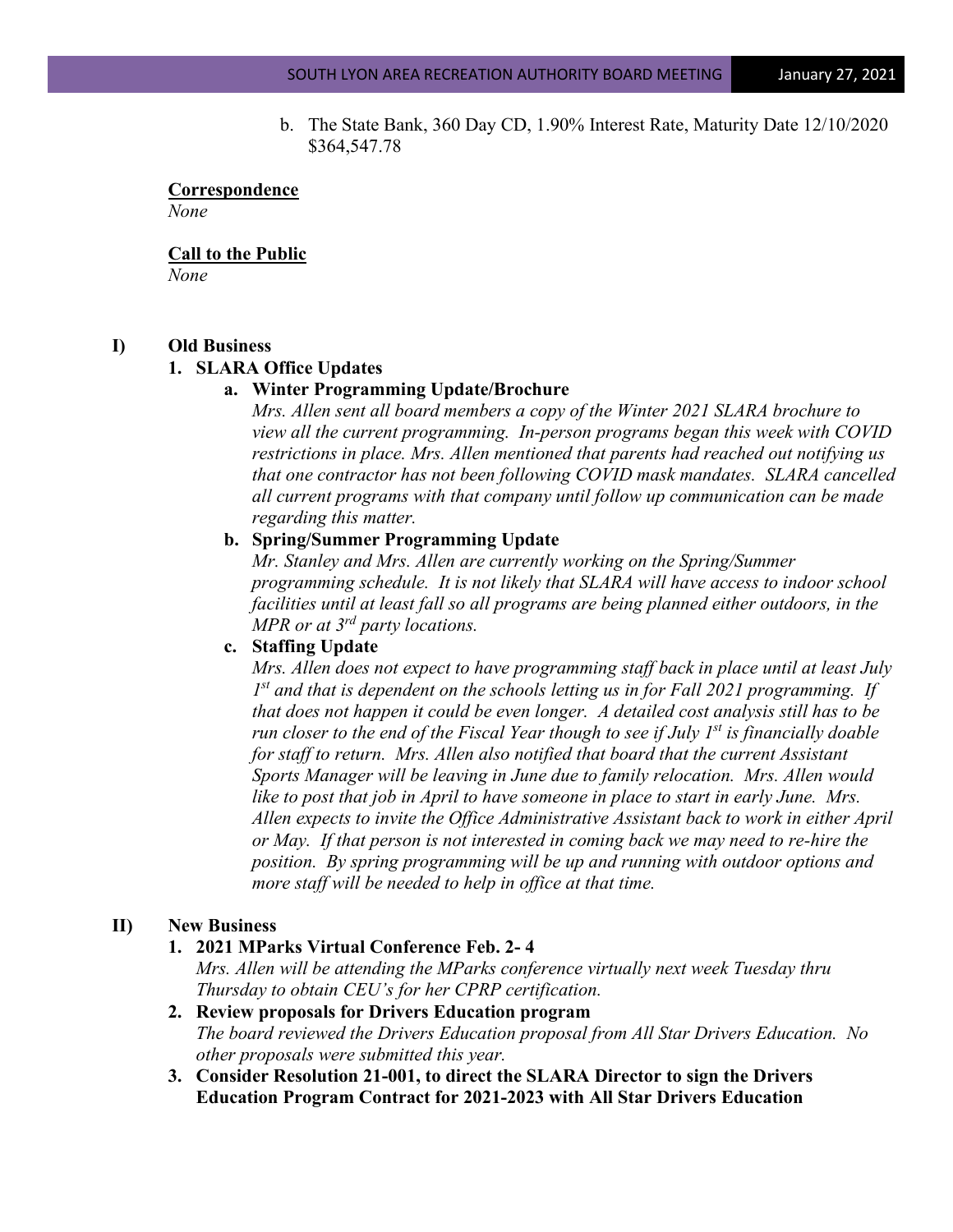#### **Motion by Mr. St. Charles, second by Mr. Zelenak**

**Resolution 21-001 Resolution to direct the SLARA Director to sign the Drivers Education Program Contract for 2021-2023 with All Star Drivers Education**

| <b>Roll Call Vote:</b> | <b>Aves:</b> | Mr. St. Charles, Mr. Zelenak, Ms. Carcone |
|------------------------|--------------|-------------------------------------------|
|                        | <b>Navs:</b> | <b>None</b>                               |
|                        | Absent:      | <b>None</b>                               |

**4. Review Oakland County Local Government Investment Pool information**

**Motion by Mr. St. Charles, second by Mr. Zelenak**

**Motion to direct Mrs. Allen to create a resolution to invest \$200,000 from the Capital Improvements Fund, specifically from the Flagstar Savings Account into the Oakland County Local Government Investment Pool. Mrs. Allen is to contact the Oakland County Investment Pool Manager and complete all required paperwork for the initial investment upon signed completion of the written resolution from the SLARA Board President and Secretary. Upon completion of all required submitted paperwork, Mrs. Allen will authorize the transfer of funds from the SLARA Flagstar Savings Account into the Oakland County Local Government Investment Pool on behalf of SLARA.**

| <b>Roll Call Vote:</b> | <b>Aves:</b> | Mr. St. Charles, Mr. Zelenak, Ms. Carcone |
|------------------------|--------------|-------------------------------------------|
|                        | <b>Navs:</b> | <b>None</b>                               |
|                        | Absent:      | <b>None</b>                               |

#### **5. Board Member Comments**

*Ms. Carcone informed the board that the Lyon Township Hall has been very busy lately. Construction on the addition is moving along with roofing currently. The Township is also approving a lot of industrial building lately.*

*Mr. Zelenak said that a rezoning for a property at Dixboro and 10 Mile has gone thru for 60 lots. The new downtown restaurant 2nd floor is progressing nicely. The City has received 1 igloo and 3 greenhouses from Oakland County to utilize in the downtown area for outdoor dining and other events. The City is also working to provide more PPE to local businesses.*

*Mr. St. Charles said that a 256 unit apartment complex will be going in by the Maltby/Rickett area near Costco. The new Parks and Recreation 5 year master plan has been approved and submitted to the state. This will allow them to qualify for grant monies to utilize for local projects. Work is still taking place on the M36 and Fieldcrest/Silver Lake Road trail connection. There are 2 proposed crossings under M36 for the trail and it looks like multiple round abouts. City Hall construction will take place soon for the parking lot. Spaces will increase from 48 to 79 in the lots and it will improve handicap accessibility.*